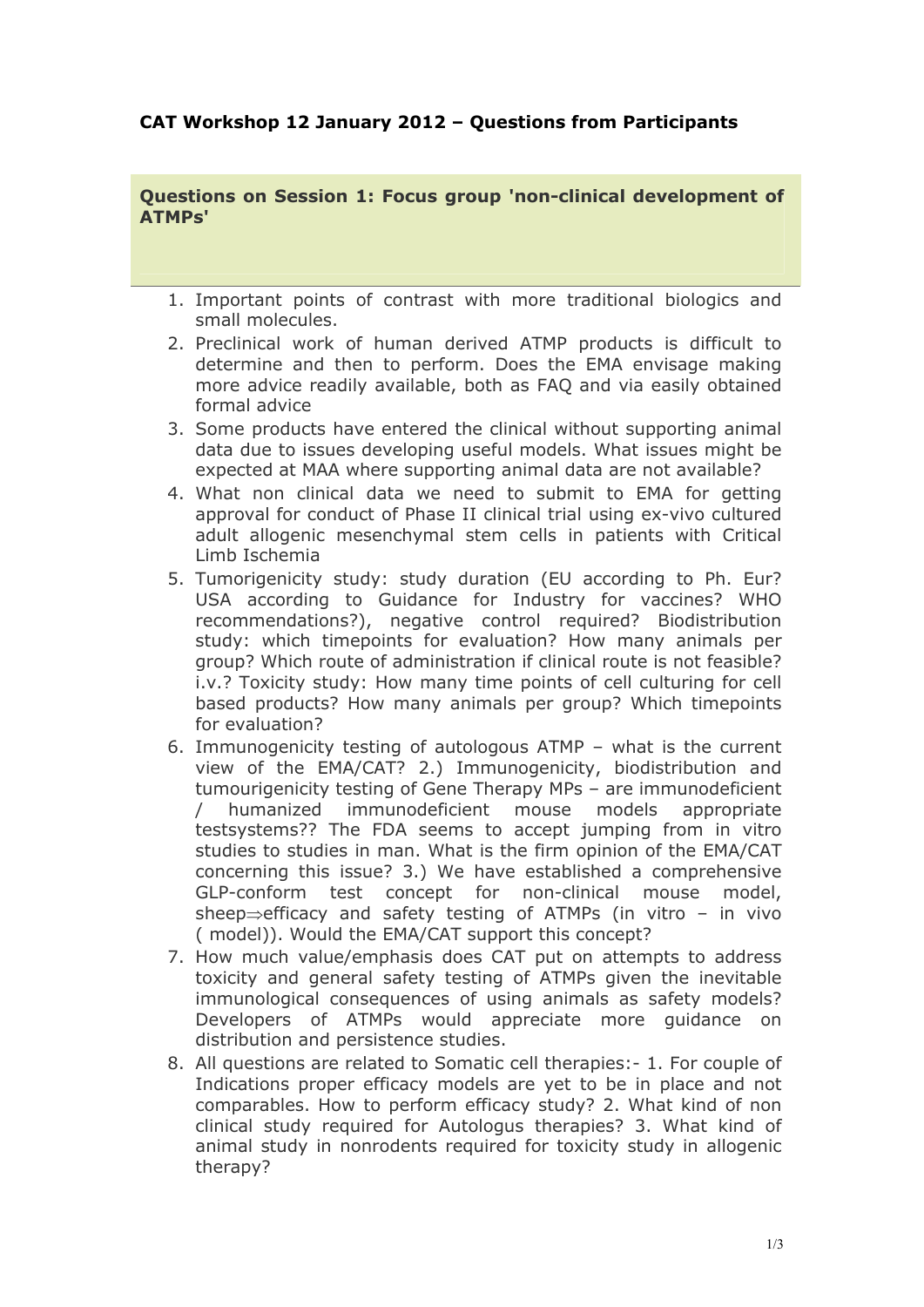- 9. Can we avoid the use of inappropriate animal models by in vitro models?
- 10.Relevance of Animal model for some ATmP due to immune reactions on animals
- 11.It has been suggested there is some latitude in the need for animal data to support clinical trials if no suitable model is available. Would a similar approach be accepted to support a MAA?
- 12.Safety and efficacy testing
- 13.Lack of generally accepted animal models and their relevance (safety, pharmacokinetics and pharmacodynamics) for clinical investigations for ATMP, in particular Cell therapeutics
- 14.Adaptability and relevance of some animal models for ATMP in particular for cell therapy clinical trials and regulatory discussions
- 15.At what stage in pre-clinical should researchers implement GLP? This 'pre-clinical' is quite a broad term. How best to educate our colleagues in the basic research academic environment on the requirements of GLP for research that will be translated into clinical development?
- 16.Discussions in the field on acceptable levels of data, number of months
- 17.What may be the main concerns related to the use of immunosupressants in gene/cell therapy? 2- in case of the need to use cortocosteroids for short period since the gene therapy administration, what are the rationales to request non-clinical tox studies?
- 18.Even if for the some issues of CBMP the case by case approach is used, is it possible to have more details on non-clinical aspects/sections (relevant species, Safety Pharmacology, Dose Repeated toxicity, etc...)?
- 19.Is there a way for companies to share preclinical experience gained during development of ATMPs.
- 20.a) Excessive animal testing in gene therapy is not predictive out results in man but is expensive and delays application of technology. Can the regulations strike a balance between the tradition of extensive non-clinical testing used in small molecule and biologic development with the reality of development in cell and gene therapy? 2) Small batch, but adequately tested, GLP products should be used for early stage testing in cell and gene therapy. The requirement of GMP product (for instance for viral and cell banks) adds considerable time and cost to proof-of-concept studies. In fact, the need to produce GMP product prevents many promising product concepts from reaching the clinic. More innovation and more medical breakthroughs will occur with a more rational standard.
- 21.Biomarkers: how useful are they? Imaging: new techniques and translation to human?
- 22.Many companies have minimal non-clinical data, especially where the products have been used under compassionate use or named patient protocols for a number of years. Where there are little or no non-clinical data but extensive patient data, what would CAT